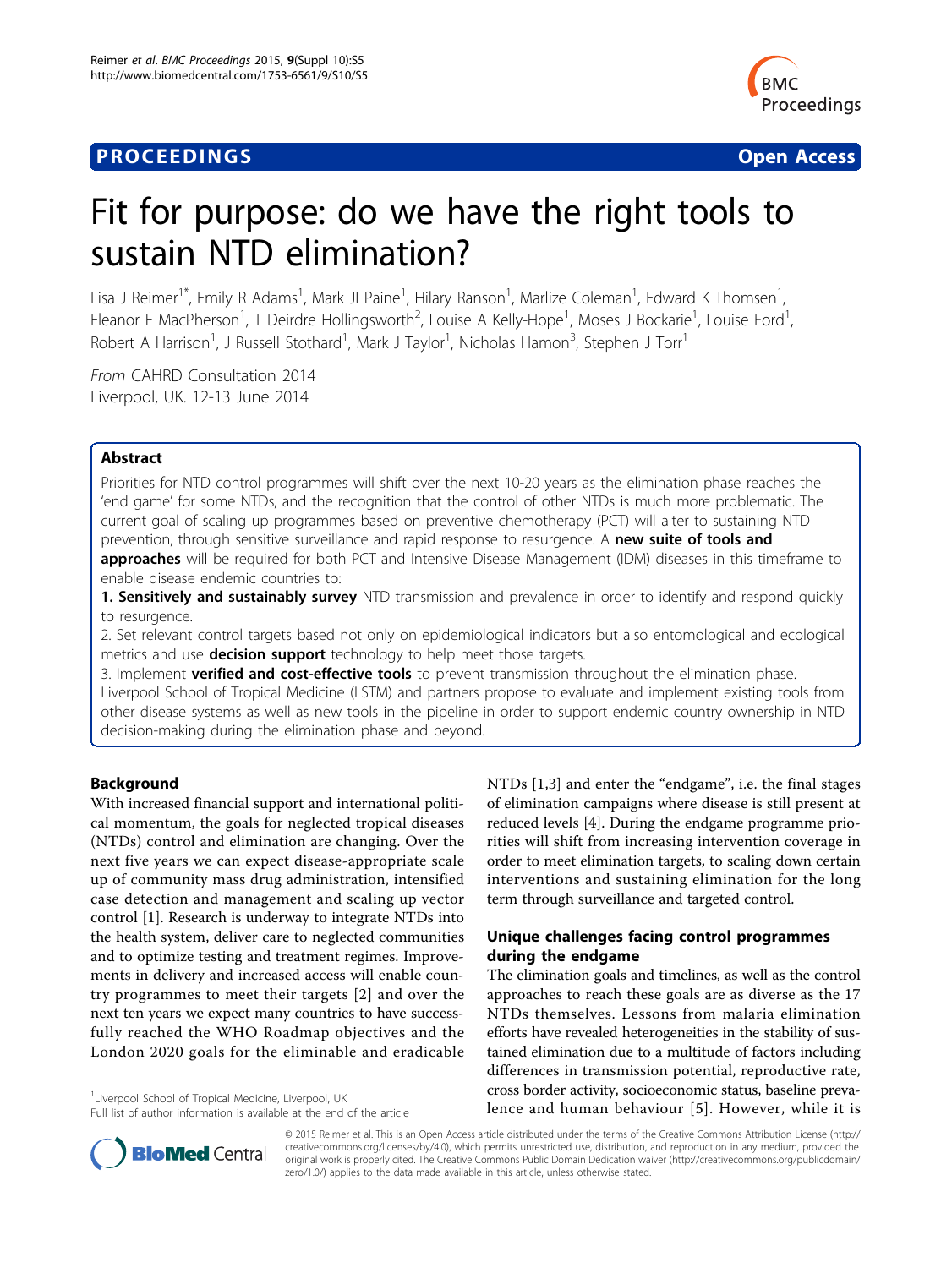impossible to draft a single elimination approach for one disease, much less all NTDs, we can begin preparing for the new and unique challenges likely to face NTD programmes in the endgame. The employment of existing, community-wide strategies when prevalence is low will no longer be cost-effective or epidemiologically justified and instead we must prepare for the challenge of sustaining surveillance and control following the anticipated post-2020 scale down. Failure to reach elimination thresholds during the endgame will compromise neighbouring and regional NTD elimination; however what constitutes elimination is poorly defined and elimination targets remain untested.

#### Emerging priorities for control programmes

As country programmes move towards the 2020 milestones and targets, they will require a new suite of tools and approaches in order to sensitively assess transmission intensity and provide an evidence base for the appropriate stage to cease community wide treatments [[6](#page-4-0)]. The tools and approaches that will lead to success in meeting 2020 targets are not necessarily suitable for the endgame. Successful and sustainable elimination will hinge on a country programme's ability to 1) identify transmission and transmission risks; 2) decide how, when and where to respond and 3) deliver optimum interventions.

#### What LSTM can deliver

LSTM, in collaboration with many international partners, has played a pivotal role in research to inform NTD control; from the development and evaluation of new tools for elimination, mapping and surveillance to implementation research, capacity building and technical assistance. We are well poised to deliver research on how best to support country programmes through the next phase by readying the tools, technologies and approaches needed in response to the above emerging needs. Specifically we propose to support elimination programmes in surveillance, decision making and transmission prevention (Fig [1\)](#page-2-0).

#### Surveillance

#### Improved diagnostics and approaches to disease surveillance

As we strive and reach for elimination in NTDs the diagnostic requirements will change and there will be an increased need for disease surveillance, identification of foci and collection of data to inform decision making. LSTM's Research Centre for Drugs and Diagnostics (RCDD) is working with industry (SMEs and larger organisations), academia and other NGOs to discover, develop and deliver novel drugs and diagnostics against major human pathogens to meet these needs.

We anticipate that the PCT diseases will require largescale mapping and screening of patients in order to identify hotspots of disease. It is essential that surveillance is integrated into existing health system structures in order that sustained monitoring can take place. LSTM is working on molecular diagnostic surveillance systems that will work hand-in-hand with existing networks such as the Global Polio Eradication Initiative and Malaria Elimination Initiative.

The IDM NTDs such as HAT, leishmaniasis and dengue will require sensitive diagnostics that are able to pick up asymptomatic and early infection, identify drug resistance, monitor patient response and inform patient care. Snakebite is an additional IDM NTD with specific challenges that include improved diagnostics as a tool for both clinical management and assessing disease burden. To enable decentralisation, testing devices should be portable and require only moderately invasive sampling methodologies. LSTM are developing and/or evaluating diagnostics such as LAMP, GeneXpert, Genedrive for use in elimination settings. In the medium to long-term RCDD will push for innovative diagnostic solutions that will be close to the patient to inform treatment, patient care and the ability to store data and transmit immediately to inform disease management tools.

#### Tools to monitor intervention efficacy and resistance

With insecticides playing an increasingly important role in the elimination of vector-borne NTDs [\[1,6](#page-4-0)], it has become necessary to monitor the emergence and spread of insecticide resistance. LSTM has led the field in evaluating intervention efficacy of insecticides for vectorborne diseases and insecticide resistance detection and management [[7](#page-4-0)-[9\]](#page-4-0). A range of new tools are becoming available over the next two years which we will evaluate for NTD vector control operations. Such tools include new field-friendly assays to track the actual amounts of insecticides being sprayed or used in nets, as well as new methods to track the genes involved in resistance [[10](#page-4-0)]. Integrating these into appropriate NTD vector control operations could have game changing potential in preventing transmission through effective use of insecticides and tight monitoring of resistance.

For instance, the Insecticide Quantification Kits (IQK), which are simple low cost assays that can be used on-site to measure insecticides used for house spraying and bednets, are now commercially available for carbamate and cyanopyrethroid monitoring. Kits for DDT and organophosphate monitoring are expected to be available in 2015. These kits will allow for internal validation of insecticide-based control and enable programmes to optimize the impacts of available tools. The IQK is currently being adapted for the VL elimination programme in India, and we propose further adapting it for monitoring Chagas and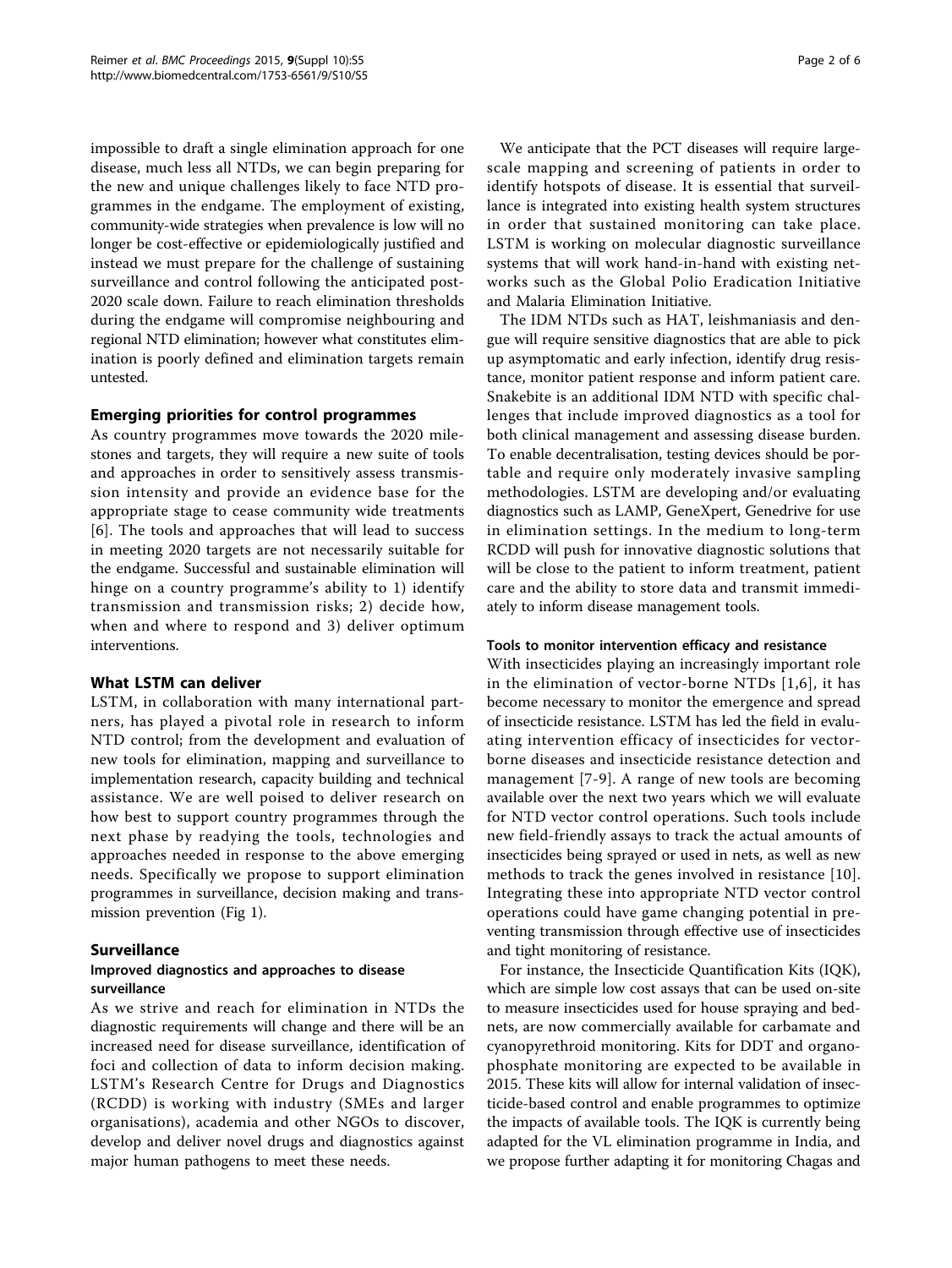<span id="page-2-0"></span>

dengue programmes. Vector population monitoring tools have been developed for malaria mosquitoes to identify mosquito species, malaria infection status and resistance mutations. This information is a key part of the data needed by programme managers to evaluate transmission impacts and mitigate potential resistance. The genomic data accruing on NTD vectors can be readily exploited to develop DNA based vector monitoring tools that parallel those now being routinely applied for monitoring malaria vectors.

Finally, a new generation of generic 'predictive probes' that are capable of identifying genes with insecticide resistance potential have been recently developed [[11](#page-4-0)]. These allow the development of ultra-early warning systems to detect incipient resistance at a point that something sensible can be done to prevent its spread. We intend to translate these into practical insecticide resistance monitoring tools across the spectrum of NTD vectors. The availability of tools to monitor the impact of interventions within the programme will allow for a rapid adjustment in either the elimination tool or approach in order to reach programme targets.

#### Decision support

#### Mapping to prioritize surveillance and coverage

Mapping prevalence data and the impact of single or multiple interventions over time and space is critically important to improve decision making for NTD programmes. We have developed novel mapping methods to address the co-endemicity and overlapping interventions to help determine the risks and benefits of different intervention and surveillance strategies. The first we designate as micro-stratification overlap mapping (MOM) which focuses on the overlapping distribution of infections or co-endemicity in a particular geographical area at a finer spatial resolution. The MOM approach is essential for planning the expanded distribution of drugs in countries co-endemic for filarial infections, as has been demonstrated in the Democratic Republic of Congo (DRC) and Nigeria [[12,13\]](#page-4-0). The second mapping method focuses on quantifying the overlap and potential impact of multiple interventions at subnational level to produce a multiple intervention score map (MISM) [[14\]](#page-4-0). The MISM approach aims to develop practical programmatic maps to assist NTD programme managers to identify and target high-risk areas that may not have received adequate impacting interventions to interrupt the transmission of the disease. This is critical for countries as they prepare to scale down coverage and enter the elimination phase as exemplified by the LF Elimination Programme in Malawi [[14](#page-4-0)]. In addition, geo-spatial models have been developed to produce baseline risk maps, incorporating socio-demographic and environmental factors, with the aim of overlaying intervention coverage and predicting areas where transmission is mostly likely to persist and in need of alternative or enhanced intervention strategies [\[15](#page-5-0)].

#### Disease Data Management Systems (DDMS)

Underpinning the successful elimination of NTDs will be access to information. Masses of information on disease, interventions, and vectors are being collected by control programmes but are not mined to improve decisionmaking. Countries will require tools that allow 1) easy access to a central data repository and 2) interpretation of that data to guide decisions on how to achieve the greatest impact with limited resources. Informed decision-making will also allow programmes to identify priority areas for surveillance as well as when and where to implement further control measures.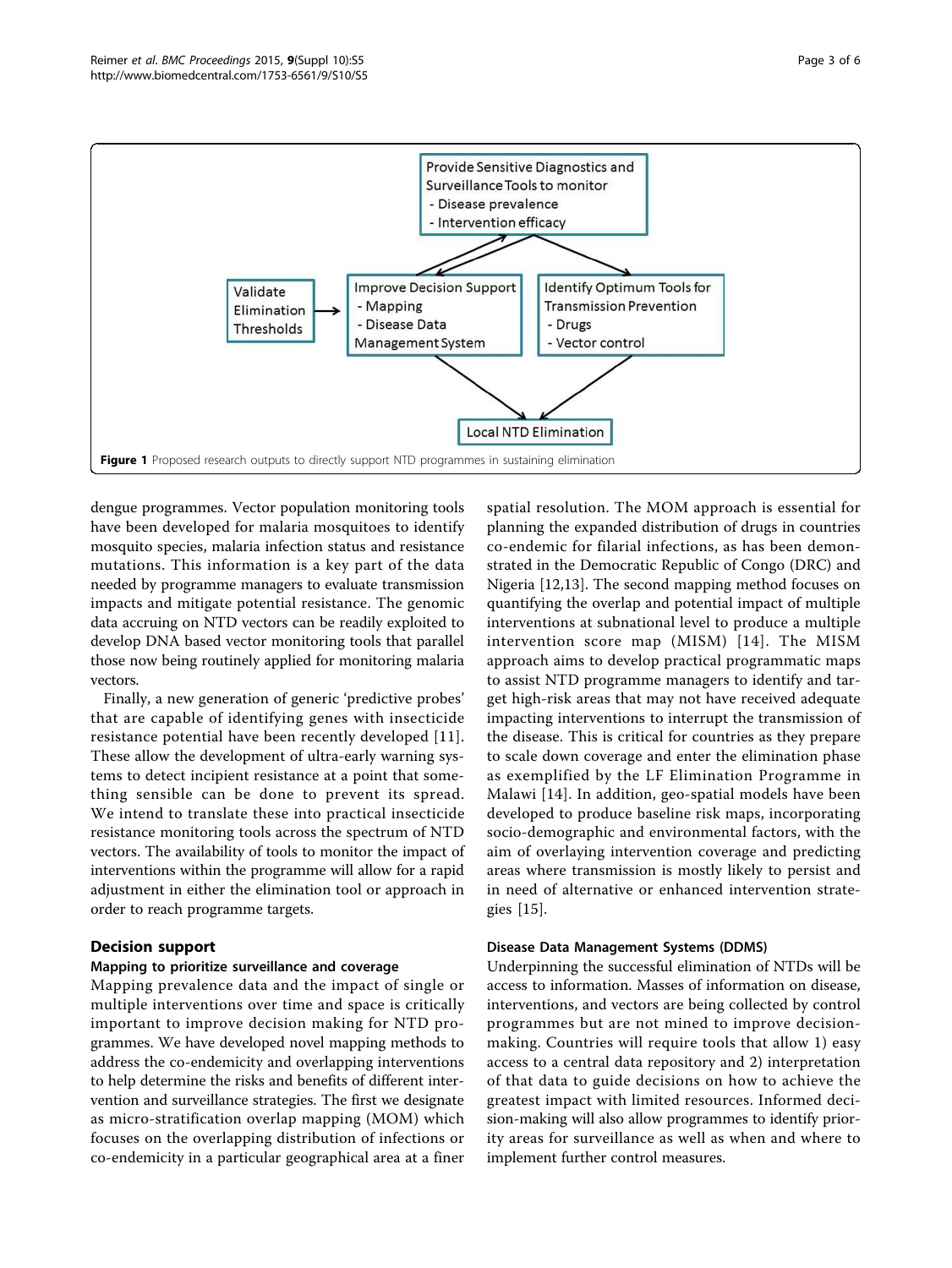LSTM, with support from the Innovative Vector Control Consortium (IVCC), has been instrumental in developing and implementing a sophisticated Disease Data Management System (DDMS) in endemic countries. At its core, the DDMS is an open-source database for controlling programme data, from case surveillance to entomological monitoring to intervention data. However, there are several features that make the system unique. First, it is integrated with mapping and reporting tools, allowing programmes to use their data to support real-time informed decision-making. Second, it has customizable thresholds that will send alerts when targets are not being met. Third, it is flexible enough to switch between several vector borne diseases. Current modules include dengue, malaria and most recently visceral leishmaniasis (VL).

Malaria modules have been implemented in Zambia, Ethiopia, and Equatorial Guinea. The Zambian National Malaria Control Centre and Zambia Integrated Systems Strengthening Program have worked closely together to use the system to monitor entomology and intervention data with technical support from LSTM. Work is underway to integrate the DDMS with VL elimination efforts in Bihar, India, enabling the country to track insecticide resistance patterns, IRS coverage and quality, and case surveillance data. Over the next 10-20 years, programmes will transition from control to elimination, involving a scale down from community-level to targeted interventions. The DDMS is poised to facilitate this transition and will be further developed to ensure that programmes have access to critical information that support decisionmaking.

#### Entomological and epidemiological research to validate transmission endpoints for NTD elimination

Elimination targets remain untested and many programmes assume that a certain number of treatments or a given number of MDA rounds will be sufficient to interrupt transmission [[6\]](#page-4-0) of PCT diseases. Current assumptions of threshold biting rates, and threshold parasite breakpoints, below which transmission cannot be sustained, are largely untested. It is essential that these assumptions are validated to ensure elimination targets are locally relevant.

For example, our research on vector-borne NTD transmission has shown that differences in vector competence are likely to influence elimination success [[16](#page-5-0)]. Further work, in collaboration with the NTD modelling group, will refine transmission thresholds. Research to validate elimination targets will involve experimental vector work to determine transmission potential, modelling to predict threshold inoculation rates sufficient for resurgence [\[17](#page-5-0)], followed by observational studies throughout the elimination phase. With sufficient evidence, the DDMS can be programmed to include updated, relevant and realistic

elimination targets. This will allow programmes to prioritize resources and gain confidence that intervention efforts will be successful.

#### Tools to prevent transmission

#### Evaluate existing tools and their application to NTDs

Vector control is a fundamental element of the global strategy to fight malaria, with a proven track record of successfully reducing disease transmission. Indoor residual spraying (IRS) and long-lasting insecticidal nets (LLINs) are the two core malaria vector control measures broadly applicable to indoor biting vectors. Given their success in malaria operations they are strongly recommended for integration in NTD programmes with appropriate vectors (e.g. LF, VL, Chagas) [[18\]](#page-5-0). Bednets have a proven role in reducing snakebite incidence [\[19\]](#page-5-0) and this additional health benefit could be readily implemented into integrated NTD management. Other vector-borne NTDs (HAT, dengue, onchocerciasis, LF in Pacific) are more difficult to integrate with existing programmes because the vectors require different approaches that are not currently used at scale. Existing vector-based interventions are proven to impact the vector population and some recent studies have demonstrated direct impacts on disease prevalence [[20\]](#page-5-0). However, evidence is lacking to date on the direct impact of vector control on the prevalence of many NTDs and the longer term contribution to elimination.

Before recommending that available interventions be tailored to and adopted by NTD programmes, we propose to critically evaluate their impact on NTD transmission and prevalence. For many of the NTDs (e.g. with longer periods of latency), this will require extended periods of surveillance to ensure that vector population reductions closely correspond with decreases in incidence over time. We will build on our current expertise in vector control for NTDs [\[21](#page-5-0)-[25](#page-5-0)] and work with our partners to strengthen the evidence base of the available tools for NTD control.

#### Ability to evaluate suitability of new tools in the pipeline for use in NTDs

A thorough evaluation of available and emerging chemotherapies, diagnostics and vector control tools, mapping and decision making systems will allow programmes to decide which interventions are likely to give the desired impact, while also providing additional tools at the ready if efficacy is compromised.

New chemotherapies are emerging for onchocerciasis, LF and HAT [\[26](#page-5-0)-[28](#page-5-0)] which will play an integral role in case detection and treatment through the endgame. The Anti-Wolbachia Consortium (A·WOL; [http://www.a-wol.](http://www.a-wol.com) [com](http://www.a-wol.com)), a drug discovery and development programme [[29](#page-5-0)], was founded at LSTM in 2007 to screen, identify and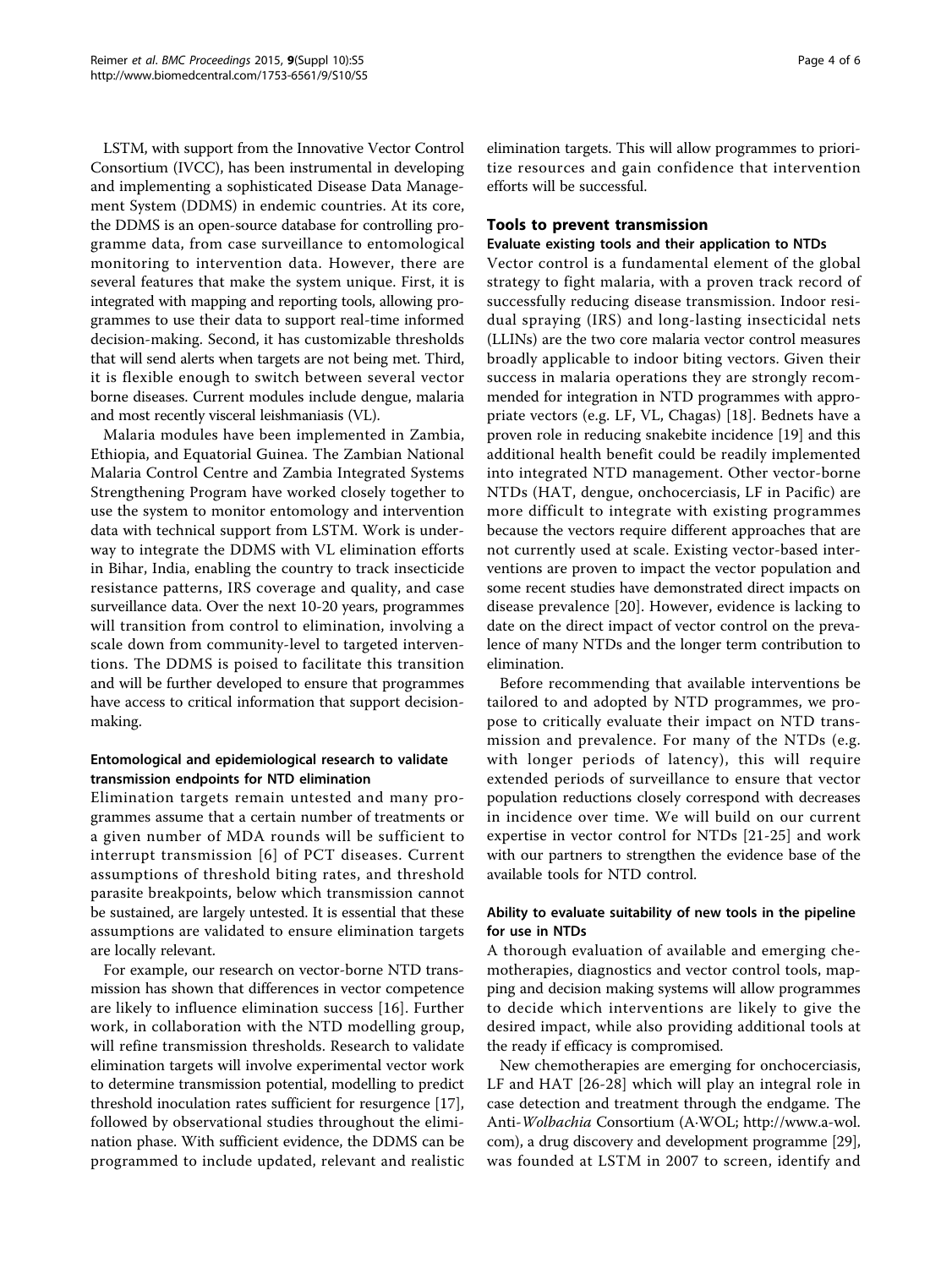<span id="page-4-0"></span>validate novel drugs as well as develop treatment regimens with existing macrofilaricidal drugs, e.g. doxycycline, which has been adopted for use by elimination programmes as an alternative strategy in areas of Loa loa co-endemicity and at risk of severe adverse events (SAE) to ivermectin [\[26\]](#page-5-0). The benefits of an anti-Wolbachia macrofilaricidal drug would be to 1) reduce programme time frames, 2) provide an alternative treatment to existing drugs with reduced efficacy, 3) be useable in Loa loa coendemic areas without risk of SAE, 4) improve morbidity management, and 5) complement existing strategies for MDA end-game.

In addition to the A·WOL approach to macrofilaricidal drug development, other strategies aim to discover and develop macrofilaricidal drugs which act by directly killing adult worms [\[27](#page-5-0)] with other candidates emerging from the drug discovery pipeline. We propose to further evaluate the suitability of emerging drugs for use in the endgame and in areas where existing strategies are compromised.

Diagnostic evaluation in well-designed trials is essential prior to and during implementation as prevalence and endemic settings change. LSTM has several multidisease diagnostic evaluation sites including Nigeria, Ethiopia and Malawi where the suitability of tests can be appraised. Our Clinical Sciences unit is highly skilled and qualified in the implementation of diagnostics and their continued evaluation, suitability, cost-effectiveness and roll-out.

The IVCC, established at LSTM in 2005, seeks to overcome the barriers to innovation in the development of vector control tools. It is supporting the development of novel insecticides, long-lasting formulations, and delivery mechanisms that will improve the efficacy of chemical control. Currently, there are eight novel classes of chemistry under evaluation, and three new active ingredients will be brought to market to act as alternatives to pyrethroids and other chemical classes that are now showing resistance. Improvements in the residuality of indoor residual sprays via new products such as Bayer's new polymer-enhanced formulation of deltamethrin and Syngenta's primiphos-methyl CS formulation have been rolled out, and combination nets that incorporate synergists or multiple insecticides are being evaluated to overcome pyrethroid resistance [10].

#### Conclusion

The shift in priorities and the emergence of new challenges as national NTD programmes approach the endgame will require a new suite of tools and approaches to sustain elimination. Many tools for surveillance, decision making and long term transmission prevention are in the pipeline or are currently being successfully applied in other disease control programmes. We must prioritise

the evaluation, application and implementation of these tools in order to support NTD programmes in reaching and sustaining their elimination targets.

#### Competing interests

The authors declare that they have no competing interests

#### Authors' contributions

All authors contributed to the development of the final manuscript.

#### Declarations

This article has been published as part of BMC Proceedings Volume 9 Supplement 10, 2015: The 2014 CAHRD (Collaboration for Applied Health Research & Delivery) Consultation. The full contents of the supplement are available online at [http://www.biomedcentral.com/bmcproc/supplements/9/](http://www.biomedcentral.com/bmcproc/supplements/9/S10) [S10](http://www.biomedcentral.com/bmcproc/supplements/9/S10).

**Authors' details**<br><sup>1</sup>Liverpool School of Tropical Medicine, Liverpool, UK. <sup>2</sup>School of Life Sciences, Warwick University, Warwick, UK. <sup>3</sup>IVCC, Liverpool, UK

#### Published: 18 December 2015

#### References

- 1. World Health Organization: Accelerating work to overcome the global impact of neglected tropical diseases: a roadmap for implementation. Geneva, Switzerland: World Health Organization; 2012.
- 2. Macpherson E, Adams E, Bockarie M, Hollingsworth D, Kelly-Hope L, Lehane M: Mass Drug Administration and beyond: how can we strengthen health systems to deliver complex interventions to eliminate neglected tropical diseases? BMC Proc 2015, 9(Suppl 10):S7.
- 3. NTDs U to C: From Promises to Progress: The First Annual Report on the London Declaration on NTDs. 2013.
- 4. Klepac P, Metcalf CJE, McLean AR, Hampson K: Towards the endgame and beyond: complexities and challenges for the elimination of infectious diseases. Philos Trans R Soc Lond B Biol Sci 2013, 368(1623):20120137.
- 5. Smith DL, Cohen JM, Chiyaka C, Johnston G, Gething PW, Gosling R, et al: A sticky situation: the unexpected stability of malaria elimination. Philos Trans R Soc Lond B Biol Sci 2013, 368(1623):20120145.
- 6. World Health Organization: Sustaining the drive to overcome the global impact of neglected tropical diseases. Geneva, Switzerland: World Health Organization; 2013.
- 7. Kelly-Hope L, Ranson H, Hemingway J: Lessons from the past: managing insecticide resistance in malaria control and eradication programmes. Lancet Infect Dis 2008, 8(6):387-389.
- 8. Hemingway J, Vontas J, Poupardin R, Raman J, Lines J, Schwabe C, et al: Country-level operational implementation of the Global Plan for Insecticide Resistance Management. Proc Natl Acad Sci U S A 2013, 110(23):9397-4402.
- 9. Ranson H, N'Guessan R, Lines J, Moiroux N, Nkuni Z, Corbel V: Pyrethroid resistance in African anopheline mosquitoes: What are the implications for malaria control? Trends in Parasitology 2011, 27(2):91-98.
- 10. IVCC: Integrated Vector Control Consortium Annual Report. 2012.
- 11. Ismail HM, O'Neill PM, Hong DW, Finn RD, Henderson CJ, Wright AT, et al: Pyrethroid activity-based probes for profiling cytochrome P450 activities associated with insecticide interactions. Proc Natl Acad Sci U S A 2013, 110(49):19766-19771.
- 12. Kelly-Hope LA, Thomas BC, Bockarie MJ, Molyneux DH: Lymphatic filariasis in the Democratic Republic of Congo; micro-stratification overlap mapping (MOM) as a prerequisite for control and surveillance. Parasit Vectors 2011, 4:178.
- 13. Okorie PN, Ademowo GO, Saka Y, Davies E, Okoronkwo C, Bockarie MJ, et al: Lymphatic Filariasis in Nigeria; Micro-stratification Overlap Mapping (MOM) as a Prerequisite for Cost-Effective Resource Utilization in Control and Surveillance. PLoS Negl Trop Dis 2013, 7(9):e2416.
- 14. Stanton MC, Mkwanda S, Mzilahowa T, Bockarie MJ, Kelly-Hope LA: Quantifying filariasis and malaria control activities in relation to lymphatic filariasis elimination: A multiple intervention score map (MISM) for Malawi. Trop Med Int Heal 2014, 19(2):224-235.